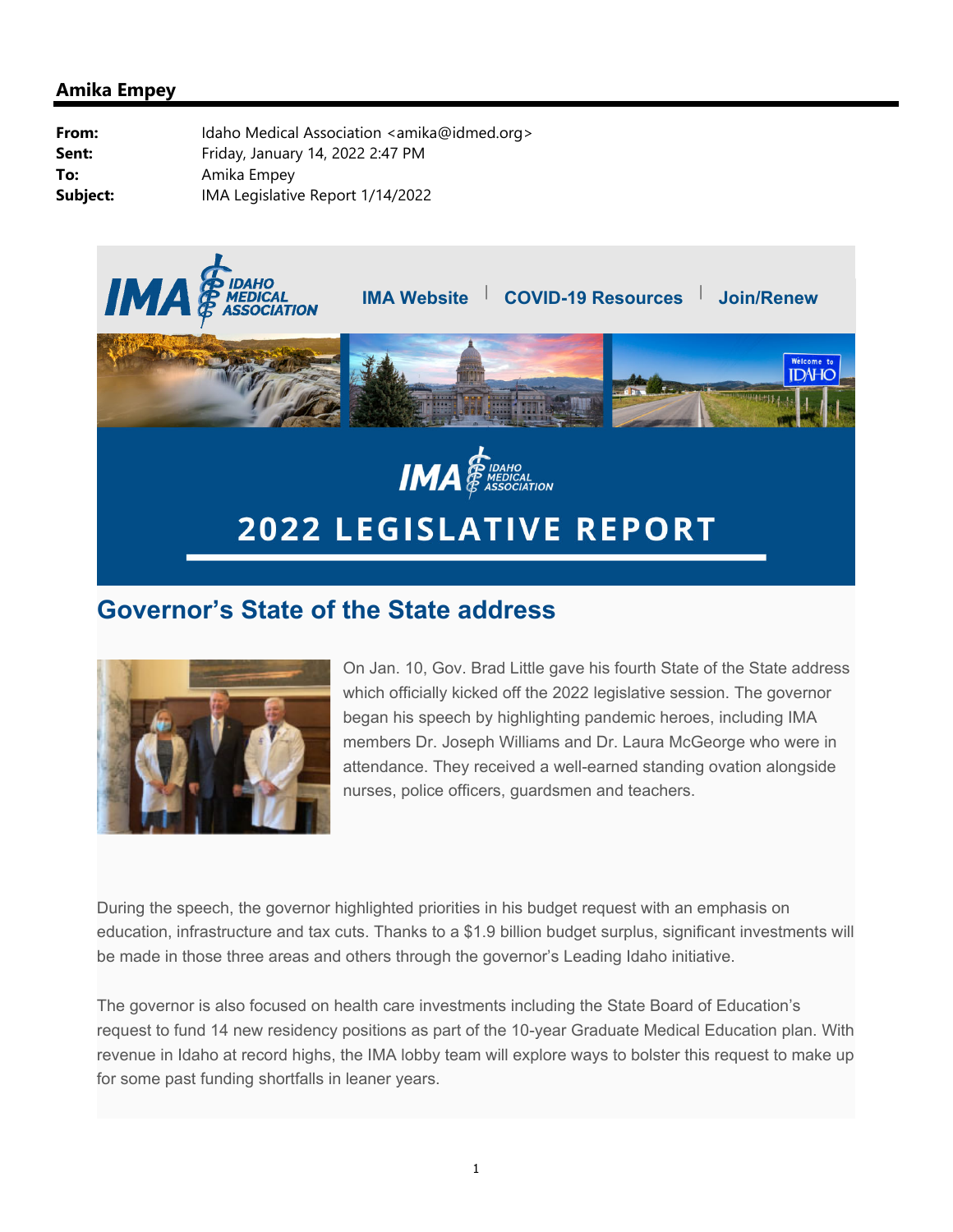Another notable health care initiative in the governor's budget is the \$50 million proposed investment in mental health. The funding will be used for new community behavioral health clinics, psychiatric residential treatment facilities, youth crisis centers and other recommendations from the Idaho Behavioral Health Council.

The governor's budget does recommend rate increases in Medicaid for home-based care and providers who will be covered for the foreseeable future by increased federal funds. However, the Legislature will closely look at a longer-term vision for Medicaid; IMA will be directly involved with partners in those conversations to ensure that if there are changes to Medicaid, they don't harm patients, physicians or practices.

Things will start heating up in the Capitol next week so stay tuned for more updates on the budget and other health care issues that the Legislature will discuss.

## **Senate Health and Welfare to hold hearing with IMA members, focus on the pandemic**

On Tuesday, Jan. 18, IMA members Dr. Ann Huntington and Dr. Marcia Witte will present a COVID-19 update to the Senate Health and Welfare Committee at 3 PM MT.

Specifically, Dr. Huntington will share her experience during COVID-19 in her facility and the impacts it has had on her and others in the health care workforce. This hearing was requested by Chairman Fred Martin (R-Boise) who attended the ACMS Legislative Night and was compelled by **Dr. Huntington's powerful presentation**.

You can watch the hearing in-person at the Statehouse or **online here**.

#### **First week updates**

The first week of the legislative session typically focuses on process-related items. However, there was a large tax cut bill proposed in the House Revenue and Tax Committee that appears to have strong support from Republican leaders in the House and Senate and the governor's blessing as it relates to his State of the State speech supporting tax cuts.

The Joint Finance-Appropriations Committee was also busy this week. The committee received presentations on the governor's budget request and federal funding that is available to Idaho. State Affairs also previewed bills on election process which will be a continuing topic this year.

In the coming weeks, look for IMA's bill tracker and opportunities to write your legislators about future legislation that could impact the practice of medicine.

### **Federal update**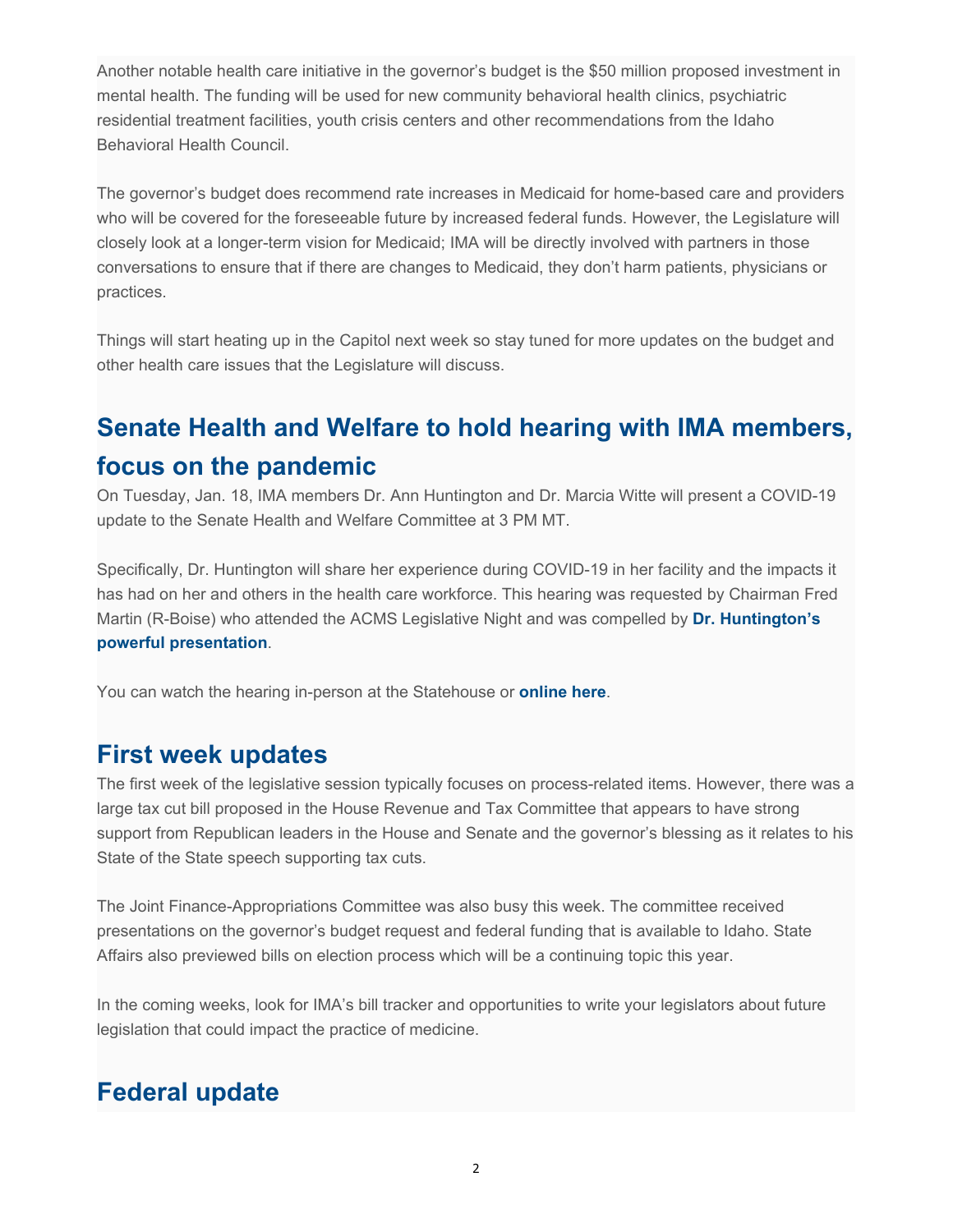#### **Supreme Court blocks Biden's OSHA vaccine mandate, upholds CMS requirement**

On Thursday, the U.S. Supreme Court struck down the Biden administration's rule under the Occupational Health and Safety Administration (OSHA) that would have required employers with 100 or more employees to get vaccinated or agree to regular testing. This was estimated to impact more than 80 million people. The court ruled against the Biden order 6-3, with the majority opinion stating that Congress did not give OSHA the right to regulate public health that broadly.

However, the Court upheld the rule under the Centers for Medicare and Medicaid Services (CMS) which will require employers who receive Medicare and Medicaid reimbursement to require vaccinations for their employees. This rule will impact more than 10 million people. The court ruled 5-4 in favor of upholding the Biden rule. The majority opinion stated that the Constitution allows the federal government to require conditions on federal funding.

#### **IMA Public Health Committee meets with Rep. Mike Simpson**

On Tuesday, Rep. Mike Simpson (R-Idaho Falls) met with IMA Public Health Committee (PHC) representatives at his request to get an update on COVID-19 in Idaho. In attendance were IMA PHC Chair Laura McGeorge, MD; Christine Hahn, MD; David Pate, MD/JD; Ted Epperly, MD and IMA staff Susie Keller and Jamie Neill.

The meeting focused on the need to ensure adequate funding and capacity to increase COVID-19 treatments, testing and encourage vaccination. Simpson is a senior member of the House Appropriations Committee and is a key decision-maker for funding bills in Congress. The congressman also thanked the physician community for their tremendous work during COVID-19 and pledged to work with IMA on physician burnout and telehealth policies this year.

#### **Support IMPAC the IMA's Political Action Committee!**



The IMA Political Action Committee (IMPAC) Board uses your contributions to support a variety of bi-partisan candidates based on the best interests of Idaho physicians and their patients.

With the pandemic and constantly changing health care policies, it is more important now than ever that IMA has the resources to support legislators who will listen to our concerns. IMPAC needs your contributions now to support the house of medicine in Idaho!

### **Donate to IMPAC today!**

To subscribe additional emails to receive the IMA Legislative Reports, **click here**.